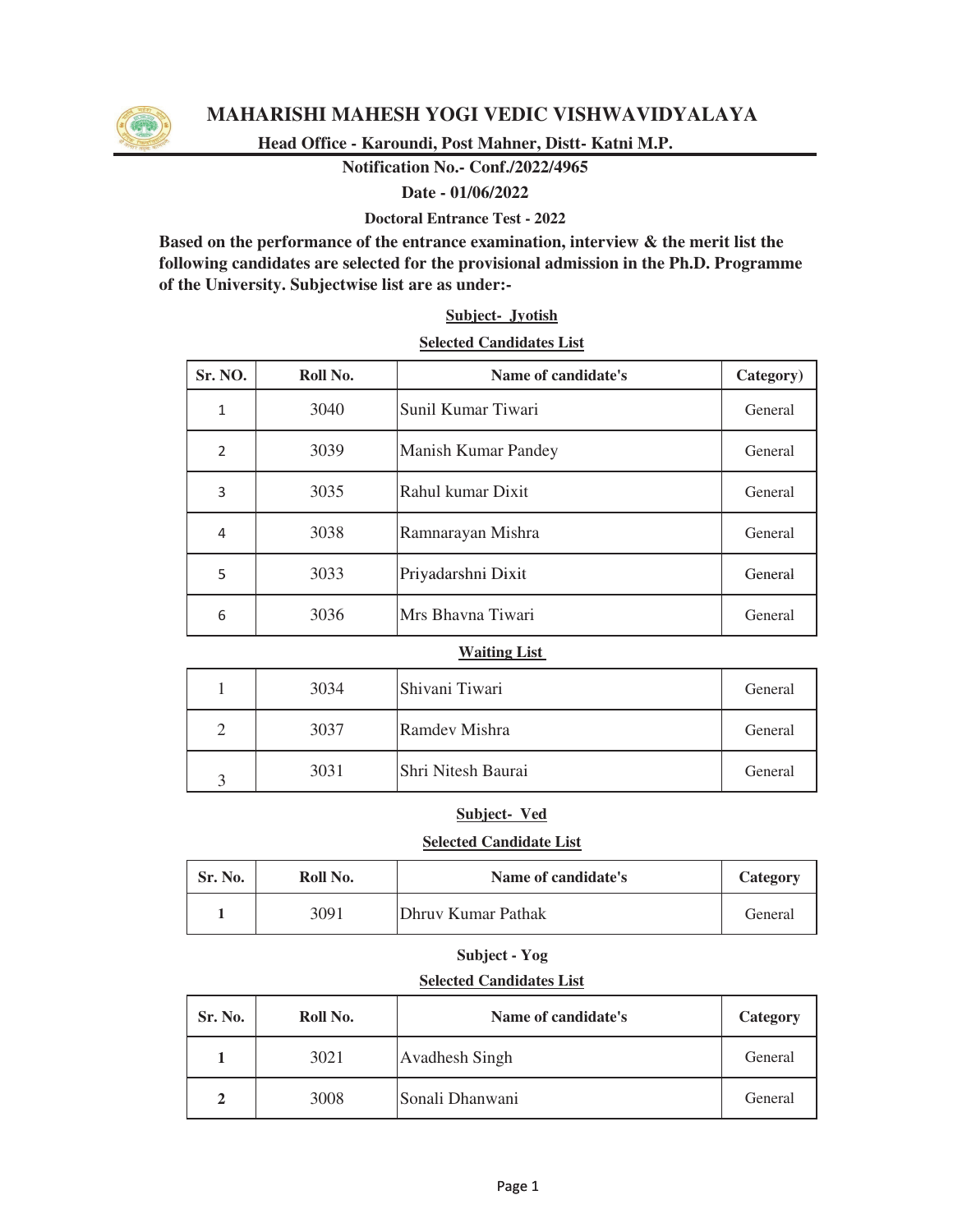| 3 | 3020 | Deepak Gupta      | General    |
|---|------|-------------------|------------|
| 4 | 3025 | Pallavi Mishra    | General    |
| 5 | 3001 | Shri Sanjeev Jain | General    |
| 6 | 3022 | Rupalee Wagadre   | <b>OBC</b> |

### **Waiting List**

| ∸ | 3024 | Ram Asheesh                | <b>OBC</b> |
|---|------|----------------------------|------------|
|   | 3016 | <b>Chandrakant Bhusare</b> | <b>OBC</b> |

# **Subject- Sanskrit**

# **Selected Candidates List**

| Sr. No.      | Roll No. | Name of candidate's     | Category |
|--------------|----------|-------------------------|----------|
|              | 3081     | <b>Achyutanand Garg</b> | General  |
| $\mathbf{2}$ | 3082     | Brajesh Kumar Mishra    | General  |
| 3            | 3083     | Dhaniram Tripathi       | General  |

## **Selected Candidates List Subject - Education**

| Sr. No.             | Roll No. | Name of candidate's   | Category |  |
|---------------------|----------|-----------------------|----------|--|
| 1                   | 3061     | Smt Anjul Sanghi      | General  |  |
| $\overline{2}$      | 3062     | Smt Bharti Sharma     | General  |  |
| 3                   | 3063     | <b>Smt Swati Gang</b> | General  |  |
| 4                   | 3064     | Smt Komal Sapra       | General  |  |
| <b>Waiting List</b> |          |                       |          |  |

|  | 3065 | <b>Smt Raashi Tiwari</b> | General |
|--|------|--------------------------|---------|
|  | 3066 | IAshish Kumar Shukla     | General |